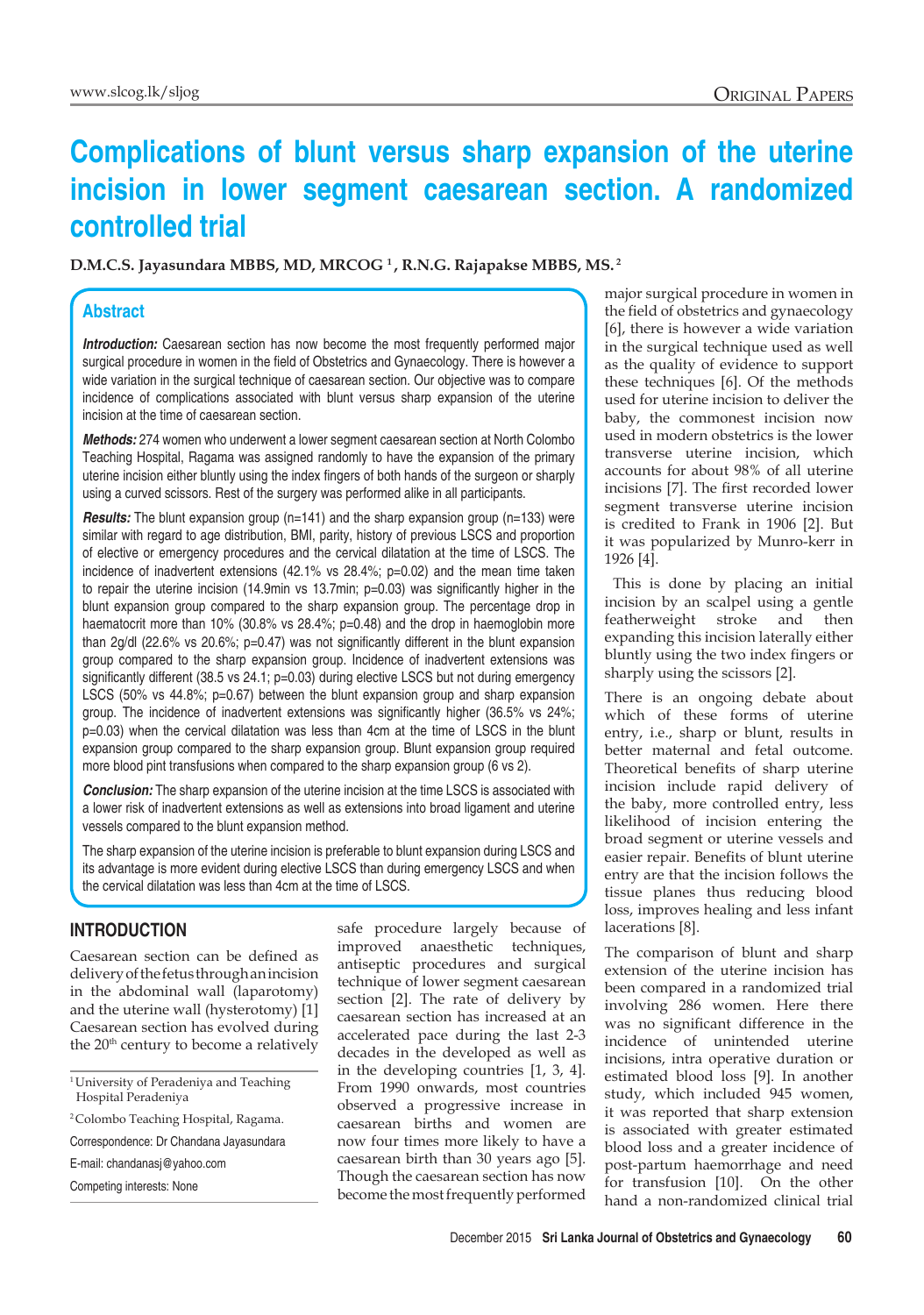in Pakistan on comparison of blunt vs. sharp expansion of the uterine incision reported a significant increase in blood loss, need for transfusion and inadvertent extension of incision in the blunt group compared to sharp group [11]. From this description it is evident that conclusive data are lacking from large randomized control trials comparing the surgical technique for uterine incision in caesarean section and though caesarean section is a common surgical procedure performed in women there is little information available to decide on the most appropriate technique for uterine incision that is easy to perform and associated with least complications and easy to repair. In addition there is lack of evidence comparing complications of either technique of uterine incision with dilatation of cervix and urgency of the procedure.

So the purpose of our study to compare incidence of complications associated with blunt versus sharp expansion of the uterine incision at the time of caesarean section. Of the complications we looked into unintended extensions of primary incision laterally or inferiorly between the two methods, percentage drop in HCT between these methods, and the mean time taken in either method from start of uterine incision to closure of uterine incision. We also analyzed the incidence of unintended extensions of the incision to the broad ligament, uterine vessels and cervix, the complications occurring when the dilatation of the cervix is less than 4cm, 4cm to 9cm or 10cm, The occurrence of post-partum haemorrhage, which is determined by reduction in haematocrit by more than 10%, complications with either technique during elective and emergency LSCS, need for blood transfusion and Any fetal injuries acquired during the procedure in either technique.

### **METHODS**

This was a randomized control trial without blinding conducted in North Colombo Teaching Hospital (NCTH) Ragama Sri Lanka. The study was conducted from December 2008 to April 2009.

Sample size & power calculation was done. It was determined that 250 women in each group was sufficient power (power of 0.80, α error of 0.05 & β error =0.20) to demonstrate a difference of 10% (25%vs15%) of unintended tears between groups [12]. These calculations were based on a previous study in which the unintended extensions between the two methods were approximately 25% versus 15% [10] but an interim analysis was done halfway through the study after recruiting 274 participants which included 133 in the sharp expansion group and 141 in blunt expansion group who underwent through the complete trial. Here we found that the percentage of unintended extensions, which was our primary outcome measure, was significantly higher in the blunt expansion group compared to the sharp expansion group. Thus trial was terminated half way through as it was unethical to continue the trial once we have seen a significant benefit in sharp expansion group compared to the blunt expansion group

All consecutive women admitted to the antenatal ward for delivery was informed about the study, consent obtained and included in the study.

This included all mothers who underwent LSCS from the antenatal ward and labour room either as an emergency or an elective procedure.

We excluded all women who refuse randomization as they prefer either technique or for any other reason, Women who had an increased risk of bleeding like Placental abruption / placenta previa, Uterine fibroid at lower segment, Fever with suspected chorioamnionitis, Inherited/ acquired bleeding disorders, Severe PIH on MgSO4 Extreme premature cases where lower segment has not formed was excluded from the study (less than 30 weeks), And all women who underwent general anaesthesia were excluded as this is associated with increased bleeding [13].

After completion of informed consent the women were randomized to group A (sharp) or group B (blunt) using block randomized computer generated list. All operative procedures done before the uterine

incision was performed similarly in all the mothers [2].. The assigned treatment is written in a card and sealed in secure opaque envelopes.

In the sharp expansion method a transverse uterine incision in the lower uterine segment of approximately 2cm in length was made with the scalpel. The uterine incision was expanded by cutting laterally and cephalad using curved scissors. And in the blunt expansion method, after placing the 2cm transverse incision by scalpel in the lower uterine segment, this was expanded using the index fingers of both hands placed into the incision and pulling the fingers laterally and cephalad. The placenta was delivered using controlled cord traction unless it is morbidly adhered and if so was documented. After the delivery of the baby 5u of oxytocin was given by slow IV to every woman. Additional oxytocin infusion (20u in 500cc Normal Saline) was given only if bleeding is more and was documented. The use of additional uterotonics (ergometrine, misoprostol) was recorded. The closure of the uterus was with 1 or 2 vicryl in double layers. The time for starting the uterine incision to completion of uterine repair was recorded with a stop watch and any part of the minute was taken as the next full minute. The remainder of the operation was performed alike in all patients [2].

An extension of the primary incision was defined as any defect which is observed outside the limits of the original incision in uterine tissue. This was decided by surgeon and the assisting house officer at the time of surgery, in any disagreement the opinion of a third team member was sought to come to an agreement. The extension into broad ligament, uterine vessels and/or cervix was recorded separately.

All caesarean sections were performed by the obstetrician, registrar and two other experienced senior house officers (SHOs) in the unit. All of the surgeon had performed more than 1000 lower segment caesarean sections individually and were well experienced in both techniques of uterine expansion.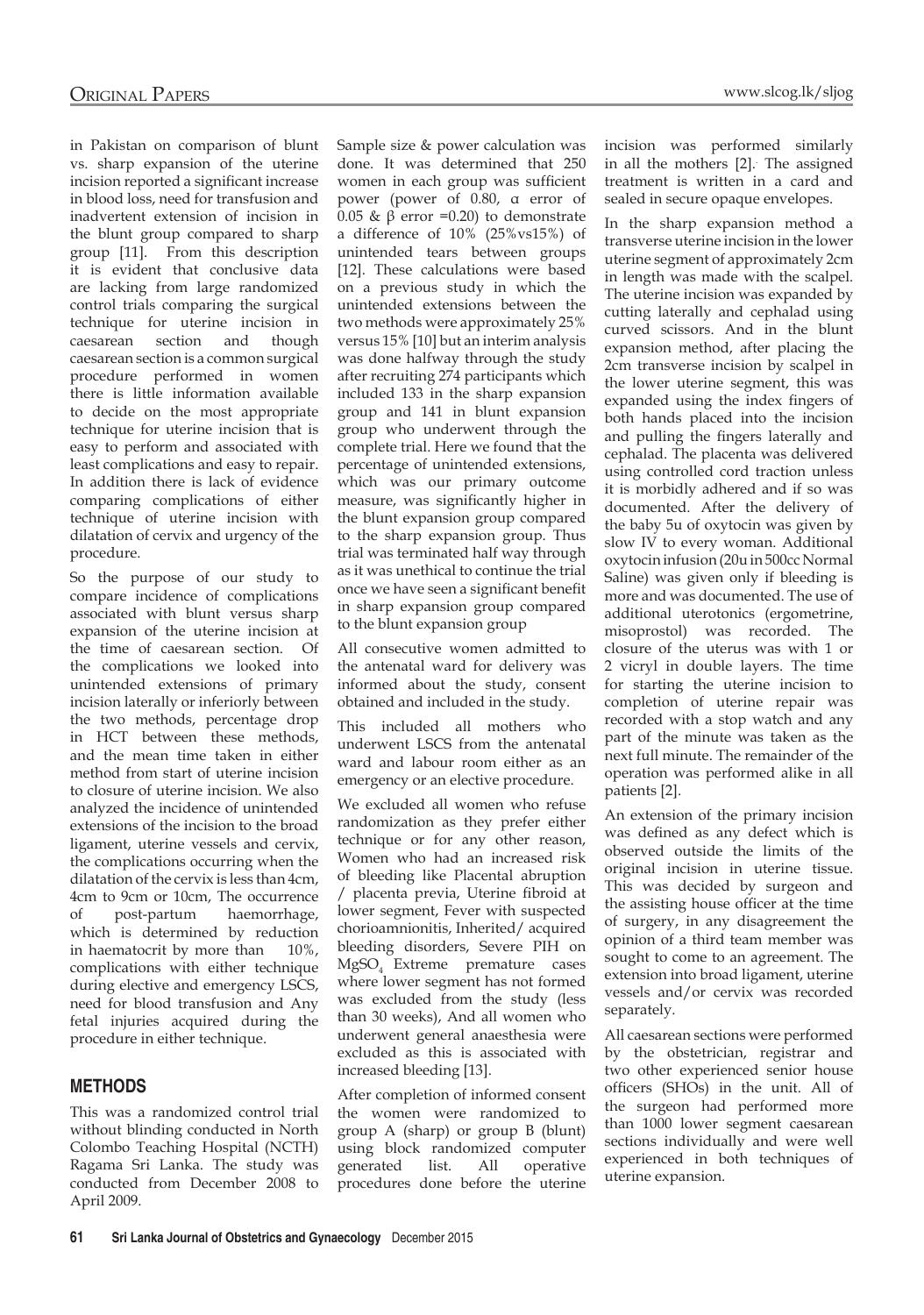The blood loss was assessed by comparing the immediate preoperative haematocrit which is drawn in the ward prior to sending the patient to the theatre, with a 2<sup>nd</sup> haematocrit 48hours after the surgical procedure and the percentage reduction in haematocrit was calculated. The need for blood transfusion was recorded.

Data was collected in a data collection sheet and entered into a computer database on a daily basis. The data sheet was filled by the surgeon and the house officer (HO). The data sheet was attached to the BHT of every mother taken to theatre for LSCS. Data were entered and analysed by using Statistical Package for Social Sciences (SPSS, USA) computer program (version 17.0). Descriptive statistics were used to calculate means, frequencies and standard deviation, Chi square test was used to compare categorical variables for significance, The Student's t-test was used to test for significant differences between numerical variable, Standard Error Different between percentages for two proportions (z-test) was applied when appropriated. The p-values of <0.05 were considered statistically significant.



**Table 1:- Clinical characteristics of the study groups**

| <b>Characteristics</b> | <b>BLUNT EXPAN-</b><br><b>SION</b> | <b>SHARP</b><br>EX-<br><b>PANSION</b> | <b>P VALUE</b> |
|------------------------|------------------------------------|---------------------------------------|----------------|
| Maternal age           | $29.8 + 4.8$                       | $30.0 + 5.0$                          | 0.79           |
| <b>Nulliparous</b>     | 60 (42.1%)                         | 60 (42.6%)                            | 0.67           |
| Multiparous            | 73 (54.9%)                         | 81(57.4)                              | 0.67           |
| <b>BMI</b>             |                                    |                                       | 0.12           |
| underweight            | $1(0.8\%)$                         | $1(0.9\%)$                            |                |
| normal                 | 50 (37.6%)                         | 42 (29.8%)                            |                |
| overweight             | 46 (34.6%)                         | 66 (46.8%)                            |                |
| obese                  | 37 (27.1%)                         | 32 (22.7%)                            |                |
| past caesarean section | 51 (38.3%)                         | 58 (41.1%)                            | 0.64           |
| urgency                |                                    |                                       | 0.05           |
| elective LSCS          | 91 (68.4%)                         | 112 (79.4%)                           |                |
| emergency LSCS         | 42 (31.6%)                         | 29 (20.6%)                            |                |
| cervical dilatation    |                                    |                                       |                |
| $<$ 4cm                | 115 (86.5%)                        | 125 (88.7%)                           | 0.34           |
| 4cm-9cm                | 14 (10.5%)                         | 12(8.5)                               | 0.34           |
| fully dilated          | 4(3%)                              | 4(2.8%)                               |                |
| operating time         | $14.9 + -4.7$                      | $13.7 + -4.4$                         | 0.03(S)        |

This project proposal was submitted to the ethics committee of the clinical trials unit of Faculty of Medicine, University of Kelaniya and approval obtained. This trial was registered in the "Sri Lanka Medical Association clinical trial registry" as randomized controlled clinical trial.

#### **RESULTS**

After considering the inclusion criteria and exclusion criteria 278 women were eligible for the trial up to interim analysis and all were invited to participate. Of this 278 women 4 women declined to participate which left a total of 274 women who voluntarily consented and participated in the prospective randomized trial.

Of the 274 participants 133 were enrolled to the sharp expansion of the uterine incision group and 141 were enrolled to the blunt expansion of the uterine incision group and under went through the complete trial. (Figure1). Women who participated in trial had similar base line obstetric and demographic characteristic in term of maternal age, parity and body mass index (Table 1), the age of blunt expansion group ranged from 21-40 years with a mean of  $29.8$  yrs  $+/- 4.8$ yrs. While the age of sharp expansion group ranged from 18-44 years with a mean of 30years +/- 5 years. The body mass index was calculated.

All the women underwent the assigned method of expansion (blunt or Sharp) and neither group required either J or T incision to deliver the baby. And none of the selected women needed caesarean hysterectomy as a lifesaving surgery. **Table 2** displays the complications associated with blunt and sharp technique. There were 56 tears out of 133 women (42.1%) in the blunt uterine expansion group compared to 40 tears out of 141 women in the sharp uterine expansion group (28.4%). This difference was **statistically significant. (p=0.02)** the majority of these tears were less than 2cm (67.9% in blunt expansion and 60.0% in sharp expansion method). Extension in to broad ligament occurred in 9 (6.8%) in blunt and 7 (5.0%) in sharp group and extension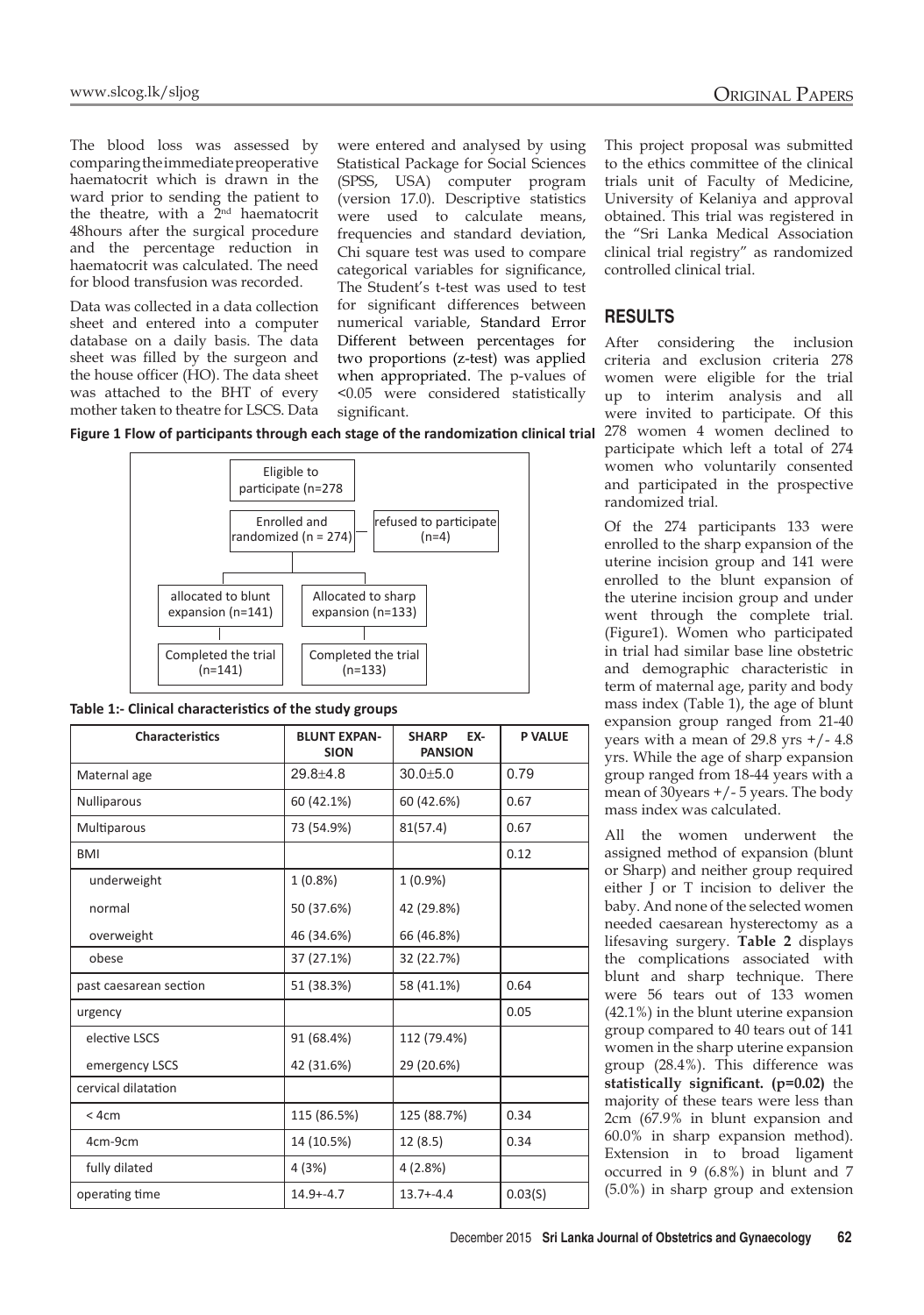**Table 2:- Comparison of complications associated with blunt and sharp expansion method**

| complication                                               | blunt      | sharp       | P value |
|------------------------------------------------------------|------------|-------------|---------|
|                                                            | expansion  | expansion   |         |
| inadvertent extensions                                     | 56 (41.2%) | 40 (28.4%)  | 0.02    |
| inadvertent extension >2cm                                 | 18 (32.1%) | 16 (40.0%)  | 0.43    |
| extension to broad ligament                                | 9(6.8%)    | $7(5.0\%)$  | 0.33    |
| extension to uterine vessels                               | 6(4.5%)    | 2(1.4%)     | 0.13    |
| extension to cervix                                        | $1(0.8\%)$ | 1(0.7%)     | **      |
| tears during emergency LSCS                                | 35 (38.5%) | 27 (27.1%)  | 0.03    |
| tears during elective lscs                                 | 21 (50%)   | 13 (44.8%)  | 0.67    |
| tears when cervix <4cm                                     | 42 (36.5%) | 30(24.0)    | 0.03    |
| tears when cervix 4-9cm                                    | 10 (71.4%) | $6(50.0\%)$ | 0.47    |
| tears when fully dilated                                   | 4 (100%)   | 4 (100%)    | **      |
| percentage drop in Haematocrit >10%                        | 41 (30.8%) | 40 (28.4%)  | 0.48    |
| drop of Haemoglobin pre op and post op<br>48 hours >2 G/dl | 30 (22.6%) | 29 (20.6%)  | 0.47    |

into uterine vessels occurred in 6  $(4.5\%)$  in blunt and 2  $(1.4\%)$  in sharp group, tears extending into cervix occurred 1 each in either method (0.8%Vs 0.7%). In subgroup analysis we found that during elective Lower segment caesarean section (LSCS) 35 (38.5%) tears occurred with blunt technique while 27 (24.1%) occurred with sharp technique this finding was statistically significant (p=0.03). There were 21 tears (50%) in blunt group compared to 13 (44.8%) tears in the sharp group during emergency LSCS. This difference was not statistically significant

(p=0.67). when considering the cervical dilatation when the LSCS was performed There were 42 (36.5%) tears in the blunt group when compared to 30 (24%) tears in the sharp group when the LSCS was performed at cervical dilatation less than 4cm. this difference was statistically significant (p=0.03). Inadvertent extensions in either group was not statistically significant in either method when LSCS was performed between 4cm-9cm and when performed when fully dilated (table 2). The percentage drop in haematocrit >10% and drop in haemoglobin > 2g/dl from preoperative value to 48 hours postoperative value was not significant in either method of expansion ( table 2 ).

The need for blood transfusions was more in blunt expansion group (5) when compared to the sharp expansion group (2). The mean time taken to repair the uterine incision in blunt expansion group was 14.9min compared to 13.7 in sharp expansion group this difference was statistically significant ( $p=0.03$ ).

## **DISCUSSION**

The main objective of our trial was to determine whether a specific technique of uterine incision during lower segment caesarian section, blunt versus sharp expansion of the uterine incision was associated with increased risk of unintended extensions into the uterine tissue.

The result we obtained indicated that sharp expansion technique of the uterine incision is associated with a lower risk of unintended extensions significantly compared to the blunt expansion technique.

The reported advantage of the sharp expansion of the uterine incision over

the blunt expansion of the uterine incision is that it can be done precisely and therefore avoid unintended injury to uterine vessels and parametrial tissue <sup>22</sup>. But this technique needs more experience and training to perform than the blunt expansion technique, which can be done with relatively higher speed and ease and also requires less experience. We acknowledge the potential difficulty in determination of presence or absence of inadvertent extensions of the uterine incision due to the subjective nature of its assessment. But it should be commented that this potential bias will affect both groups of the study and thus should not alter the final outcome. Another disadvantage which has to be mentioned in blunt uterine expansion technique is the higher incidence of unintended extensions of the uterine incision into the uterine vessels or inferiorly to broad ligament, if the fingers of the surgeon are swept too far laterally [14]. And it has been stated that, in fact the maximum traction force is exerted at the lateral most edge of the uterine incision in the blunt expansion technique [14]. In our study we also found that the number of unintended extensions to broad ligament and uterine vessels was lower in the sharp expansion group when compared to the blunt expansion group, but this value was not statistically significant. This disadvantage of the blunt expansion technique had been mentioned in previous studies as well [15].

An interesting finding in our study was that the number of unintended extensions during uterine incision expansion was significantly less with sharp expansion technique compared to the blunt expansion technique during elective lower segment caesarian section. But this was not the case in emergency lower segment caesarian section where the number of unintended extensions was not significantly different between the two techniques. This might be due to the fact that in elective lower segment caesarian section the sharp expansion of the uterine incision can be performed more precisely and in a controlled manner than the blunt uterine expansion technique.